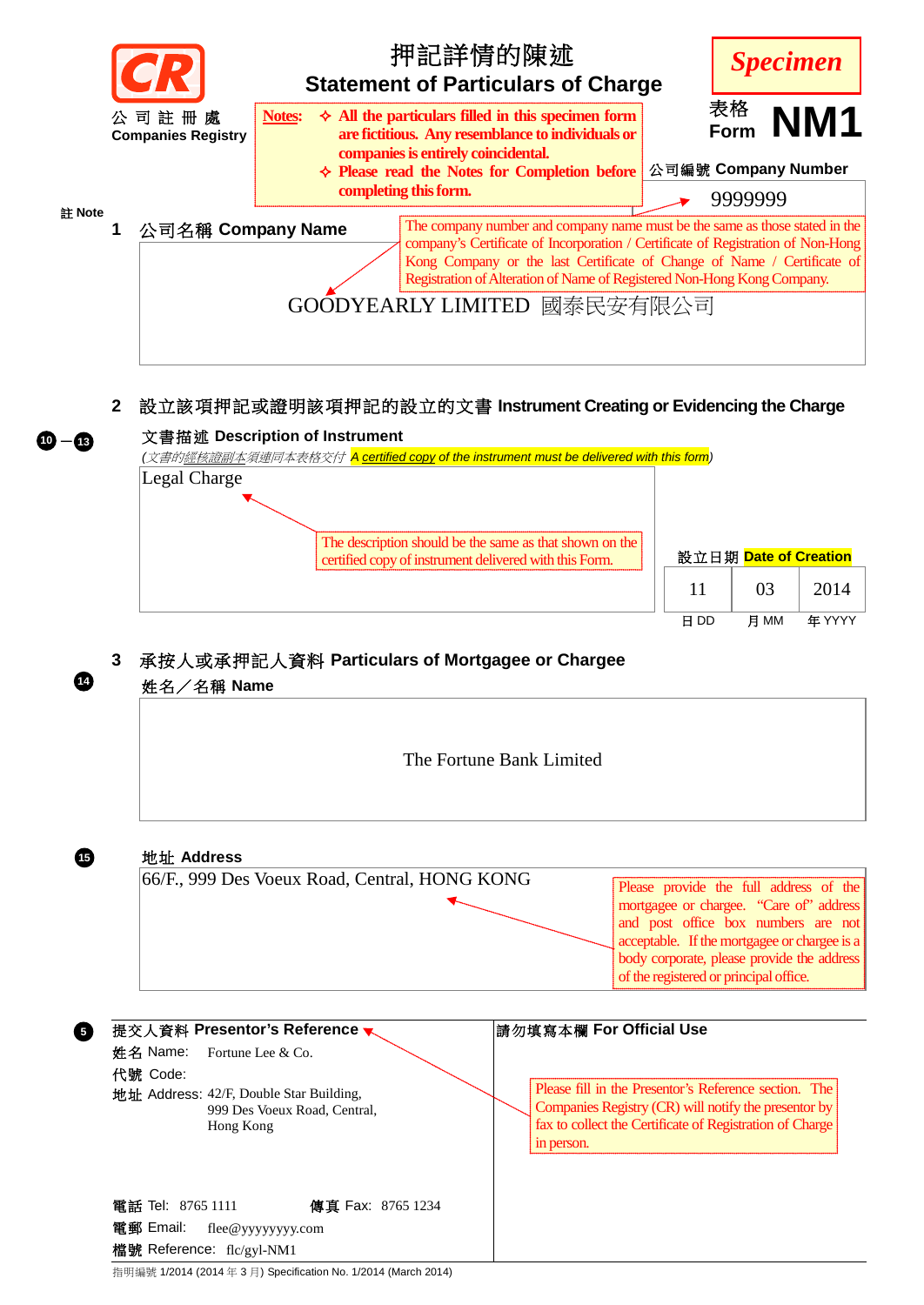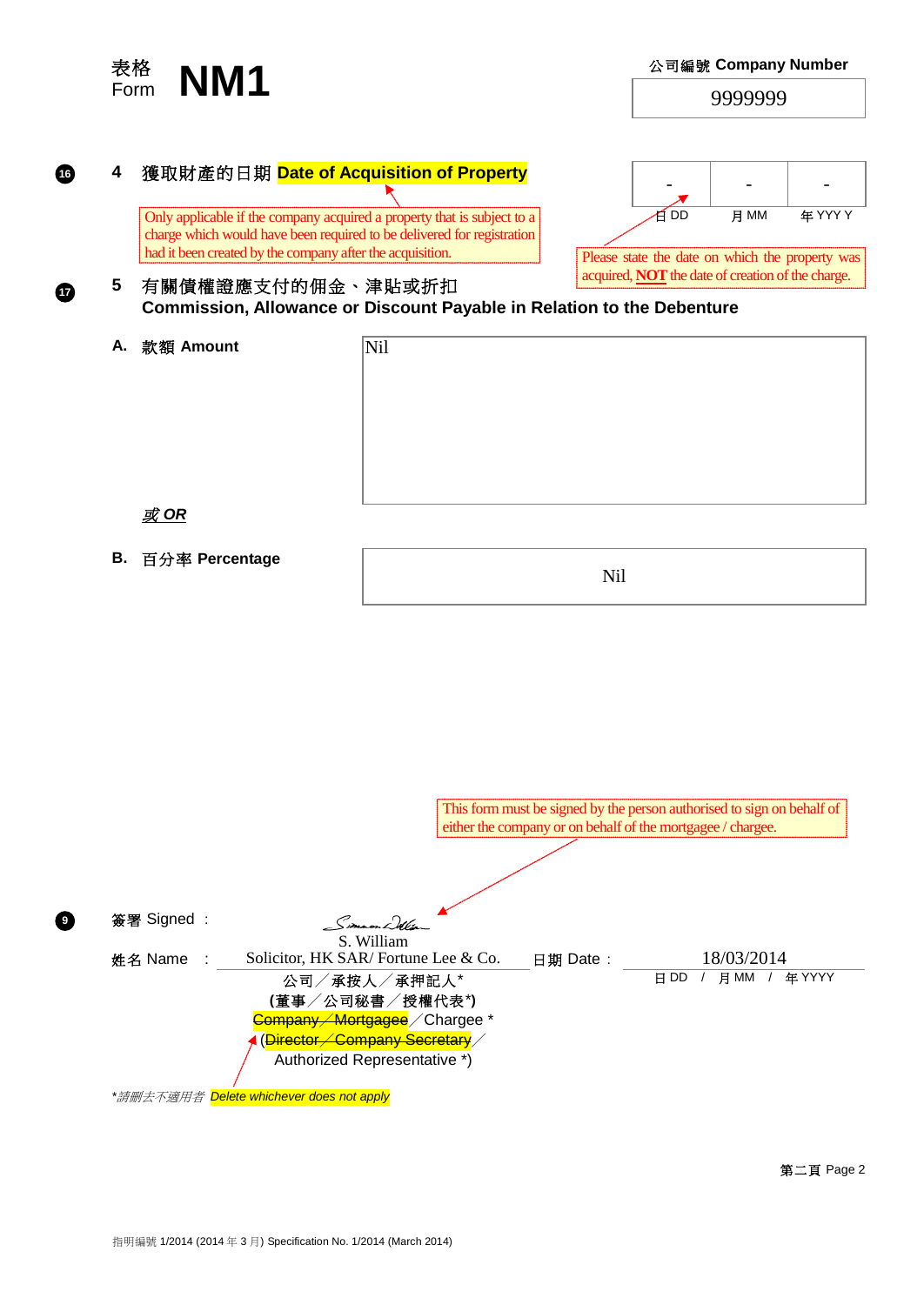Notes for Completion should be read but need not be delivered to the CR.

#### 《公司條例》**(**香港法例第 **622** 章**)**

 第 **335(1)**、**336(1)**、**338(2)**、**339(3)** 、 **340(2)** 及 **342(2)**條規定交付的

#### 押記詳情的陳述

#### 填表須知 — 表格 NM1

#### 附註

引言

- **1.** 根據《公司條例》註冊成立為法團的公司(本地公司)或根據《公司條例》第 16 部註冊的 公司(註冊非香港公司)必須將關於該公司設立的指明押記或公司在取得財產時已存在的 押記的詳情的陳述, 以本表格連同設立該項押記或證明有該項押記的文書的經核證副 本,交付公司註冊處處長 (「處長」) 登記。請注意,指明押記均須登記。如欲確定某項 押記是否指明押記,請參閱《公司條例》第 334 條及尋求獨立法律意見。
- 2. (a) 如註冊非香港公司就某財產設立押記時或在取得某財產時,該財產不是在香港境 內,則該項押記不須在公司註冊處登記。
	- (b) 如在註冊非香港公司根據《公司條例》第 16 部註冊的日期,該公司有在香港境內 的受該公司設立的押記規限的財產,或受在取得該財產時已存在的押記規限的財 產,則公司必須交付本表格,為該項押記登記。
- 3. 交付指明押記登記是公司的責任,但擁有指明押記的權益的人,包括承押記人,亦可交 付該項指明押記予處長登記。
- **4.** 請劃一以中文或英文申報各項所需資料,所選的語文必須 與用以描述本表格第 2 項所述 的設立或證明該項按揭或押記的設立的文書的語文相同。如以中文申報,請用繁體字。 以手寫方式填寫的表格或不會被公司註冊處接納。
- **5.** 請提供提交人資料。除非有特別事項需要公司註冊處注意,否則無須另加附函。
- **6.** 你可郵寄本表格到「香港金鐘道 66 號金鐘道政府合署 14 樓公司註冊處」,或親身到上 址交付。如以郵寄方式交付表格而處長並沒有收到該表格的話,則該表格不會視作曾為 遵從《公司條例》中有關條文的規定而交付處長。

### 交付表格的期限

**7.** 本表格須在指明的登記期交付處長登記。登記期是設立押記的日期、取得有關財產的程 序完成的日期、或註冊非香港公司根據《公司條例》第 16 部註冊的日期後的一個月(視 屬何情況而定)。

如有關指明押記是本地公司在香港以外設立,並包含在香港以外的財產,則登記期是設 立該項押記或證明有該項押記的文書的經核證副本(如付出應有努力發送) 可在經正常的 郵遞程序於香港接獲的日期後的一個月。

除非獲法庭頒令批准延期,處長不接受逾期交付的表格。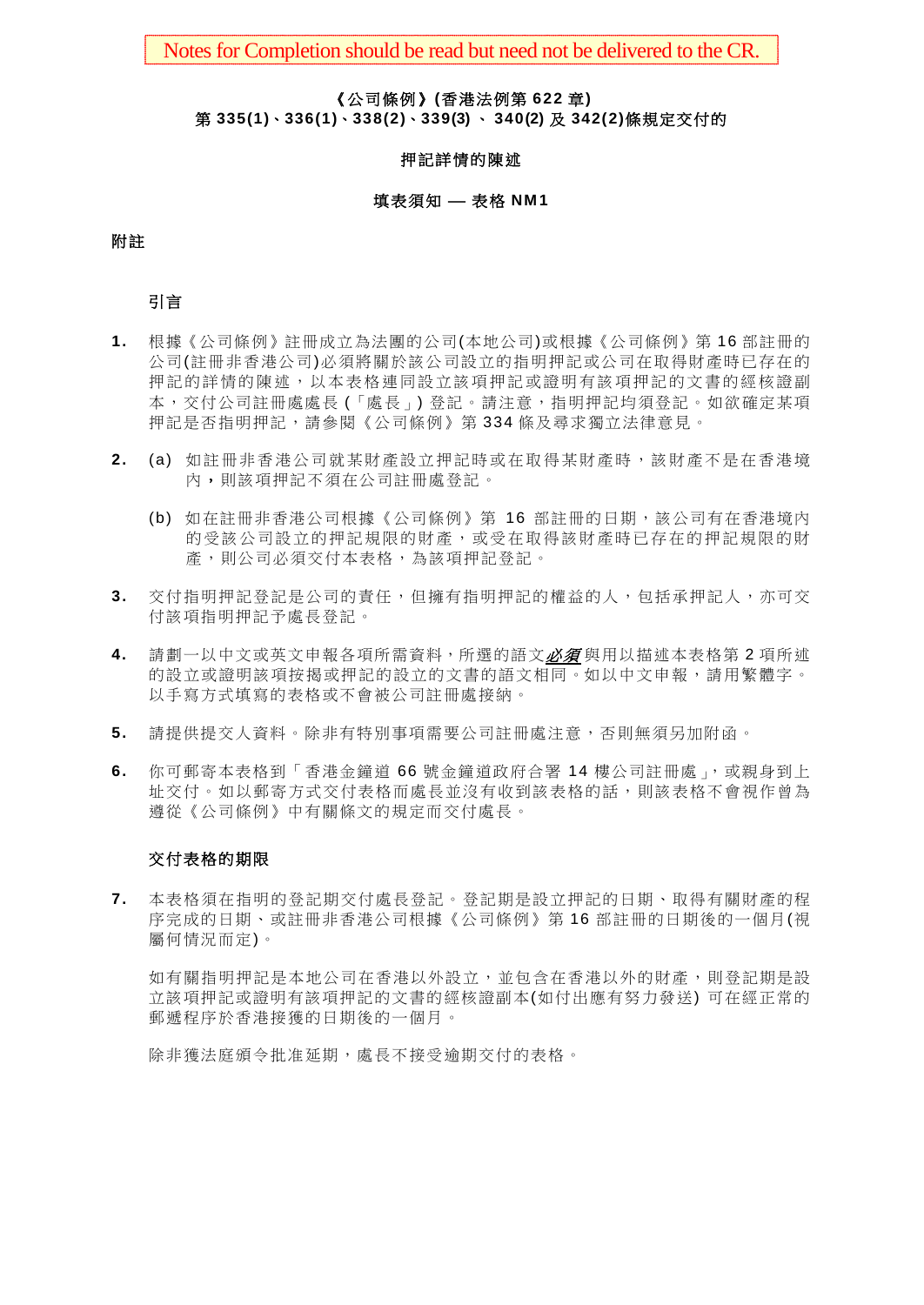### 費用

**8.** 本表格必須連同正確的註冊費用一併交付,否則公司註冊處不會接納。有關所需費用的 詳情,請參閱《主要服務收費表》資料小冊子。如以港幣劃線支票繳付費用,抬頭請註 明「公司註冊處」。請勿郵寄現金。

#### 簽署

- **9.** 本表格可由按揭人(即有關公司)、承按人或擁有該項押記的權益的人簽署—
	- (a) 如本表格是由有關公司以按揭人身分交付,表格必須由其董事或公司秘書,或為此 目的獲授權的人簽署。
	- (b) 如承按人或擁有該項押記的權益的人是自然人,本表格必須由承按人或擁有該項押 記的權益的人親自簽署,或由其為此目的授權的人簽署。
	- (c) 如承按人或擁有該項押記的權益的人是法人團體,本表格必須由承按人或擁有該項 押記的權益的人的董事或公司秘書,或獲承按人或擁有該項押記的權益的人為此目 的授權的人簽署。

公司註冊處不接納未簽妥的表格。

#### 設立該項押記或證明該項押記的設立的文書 **(**第 **2** 項**)**

- **10.** 請申報設立該項押記或證明該項押記的設立的文書的類別或性質,例如「按揭」、「債權 證」、「浮動押記」、「信托契據」等。
- **11.** 在本項所述設立該項押記或證明該項押記的設立的文書的經核證副本,必須連同本表格 一併交付登記。一份關乎某項押記的文書的副本,如經以下的人核證為真實副本,即屬經 核證副本—
	- (a) 以下的人—
		- (i) 交付該副本登記的公司或註冊非香港公司的董事或公司秘書;或
		- (ii) 該公司或註冊非香港公司為此目的授權的人;或
	- (b) 以下的人—
		- (i) 擁有該項押記的權益的任何其他人;或
		- (ii) 如—
			- (A) 擁有權益的人是自然人,該擁有權益的人為此目的授權的人;或
			- (B) 擁有權益的人是法人團體,該擁有權益的人為此目的授權的人,或該擁有權 益的人的董事或公司秘書。
- 12. 請注意,登記時只須交付設立押記或證明押記的設立的文書的經核證副本。如誤把押記 文書的正本而非經核證副本交付處長登記,處長不會就該押記文書正本在文件影像掃描 過程中可能造成的任何損壞負責,亦不會就該押記文書正本可否安全交還提交人負責。
- **13.** 如押記文書所用的語文並非中文或英文,提交人須一併交付一份和本表格所用的語文相 同的文書的經核證譯本。

#### 承按人或承押記人資料 **(**第 **3** 項**)**

- **14.** 如有多於一名承按人或承押記人,請清楚列明各人的姓名/名稱及地址。如空位不足, 可另紙提供。
- **15.** 請申報承按人或承押記人的詳細地址,本處不接納「轉交」地址或郵政信箱號碼。如承 按人或承押記人屬法人團體,請註明其註冊辦事處或主要營業地點的地址。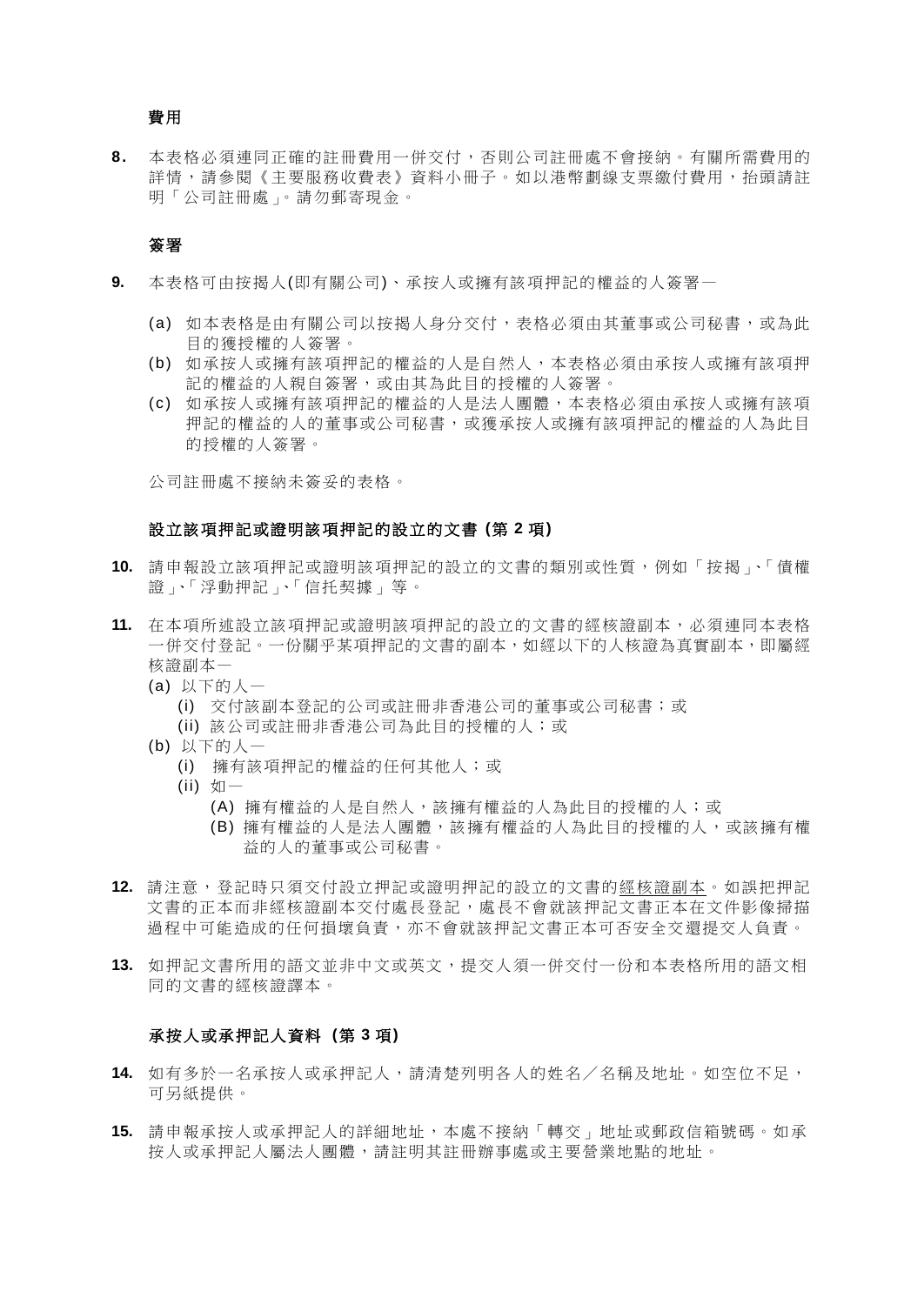### 獲取財產的日期 **(**第 **4** 項**)**

**16.** 本項只適用於根據《公司條例》第 338 或 339 條交付登記的押記。如公司取得任何受押 記規限的財產(有關押記在公司獲取該財產時已存在),請在有關的空格內申報取得有關 財產的程序完成的日期。取得有關財產的文件的副本,須與本表格一併交付,以作核對。

### 有關債權證應支付的佣金、津貼或折扣 **(**第 **5** 項**)**

- **17.** 如公司或註冊非香港公司直接或間接支付或提供任何佣金、津貼或折扣予任何人,作為 該人作出以下事情的代價—
	- (a) 無條件或有條件地認購該公司或註冊非香港公司的任何債權證,或同意如此認購該 等債權證;或
	- (b) 促致或同意促致無條件或有條件地認購該公司或註冊非香港公司的任何債權證;

公司或註冊非香港公司須將有關佣金、津貼或折扣的詳情的陳述,以本表格交付處長登記。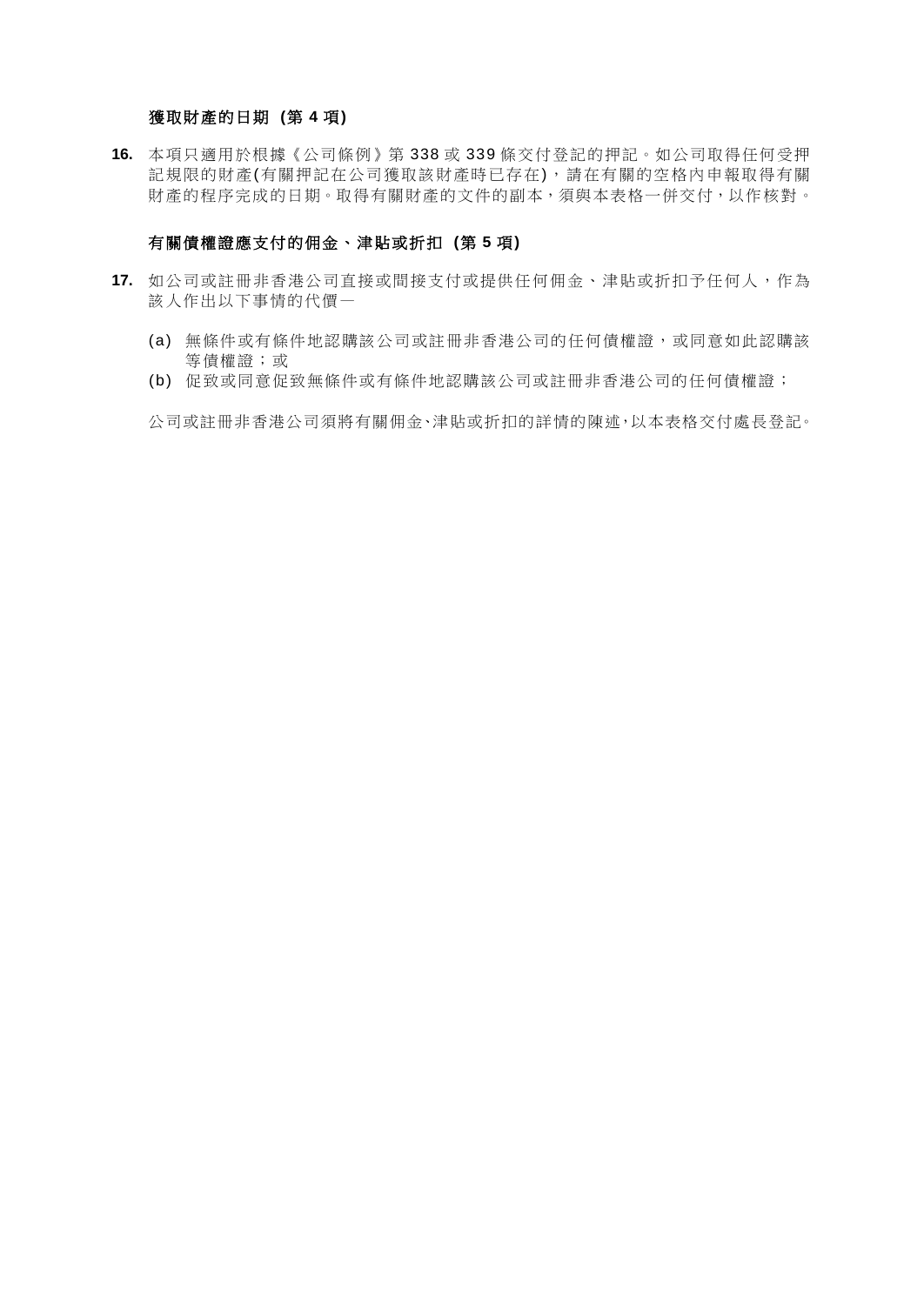#### **STATEMENT OF PARTICULARS OF CHARGE**

### **For the purposes of sections 335(1), 336(1), 338(2), 339(3), 340(2) and 342(2) of Companies Ordinance (Cap. 622)**

#### **Notes for Completion of Form NM1**

#### **Introduction**

- **1.** All companies incorporated in Hong Kong (local companies) or registered in Hong Kong under on properties acquired by the company in this form to the Registrar of Companies (the Registrar) Part 16 of the Companies Ordinance (registered non-Hong Kong companies) must deliver a statement of the particulars of every specified charge created by the company or charge existing for registration, together with a certified copy of the instrument creating or evidencing the charge. Please note that only specified charges are required to be registered. To ascertain what a specified charge is, please refer to section 334 of the Companies Ordinance and seek independent legal advice.
- **2.** (a) Charges on property owned by registered non-Hong Kong companies are not required to be registered if the charged property was not in Hong Kong when the charge was created or when the property was acquired by the registered non-Hong Kong company.
	- (b) Where a registered non-Hong Kong company has, on the date of its registration under Part 16 of the Companies Ordinance, property in Hong Kong that is subject to a charge created by the company or a charge that subsisted when the property was acquired, it is required to deliver this form for registration of that charge.
- **3.** It is the duty of the company to deliver its specified charge for registration. However, a person interested in a specified charge, including the chargee, may also deliver the specified charge to the Registrar for registration.
- **4.** Please fill in all particulars and complete all items consistently in either Chinese or English *AND* in the same language used in Section 2 of this form to describe the instrument creating or evidencing the mortgage or charge. Traditional Chinese characters should be used if the form is completed in Chinese. Please note that handwritten forms may be rejected by the Companies Registry.
- **5.** Please complete the Presentor's Reference. Unless the presentor needs to raise a specific issue for the attention of the Companies Registry, no covering letter is required.
- **6.** This form can be delivered by post or in person to "The Companies Registry, 14th floor, Queensway Government Offices, 66 Queensway, Hong Kong". If the form is delivered by post but the Registrar has not received it, the form will not be regarded as having been delivered to the Registrar in satisfaction of the relevant provision of the Companies Ordinance.

#### **Deadline for Delivery of this Form**

**7.** This form should be delivered to the Registrar for registration within the registration period, i.e. under Part 16 of the Companies Ordinance, as the case may be. within one month after the date on which the specified charge is created, or the date on which the acquisition is completed, or the date on which a registered non-Hong Kong company is registered

 situate outside Hong Kong, this form should be delivered to the Registrar within one month after the date on which a certified copy of the instrument creating or evidencing the charge could, if In the case of a charge created by a local company outside Hong Kong and comprising property despatched with due diligence, have been received in Hong Kong in due course of post.

Late delivery will not be accepted unless an order for extension of time is granted by the court.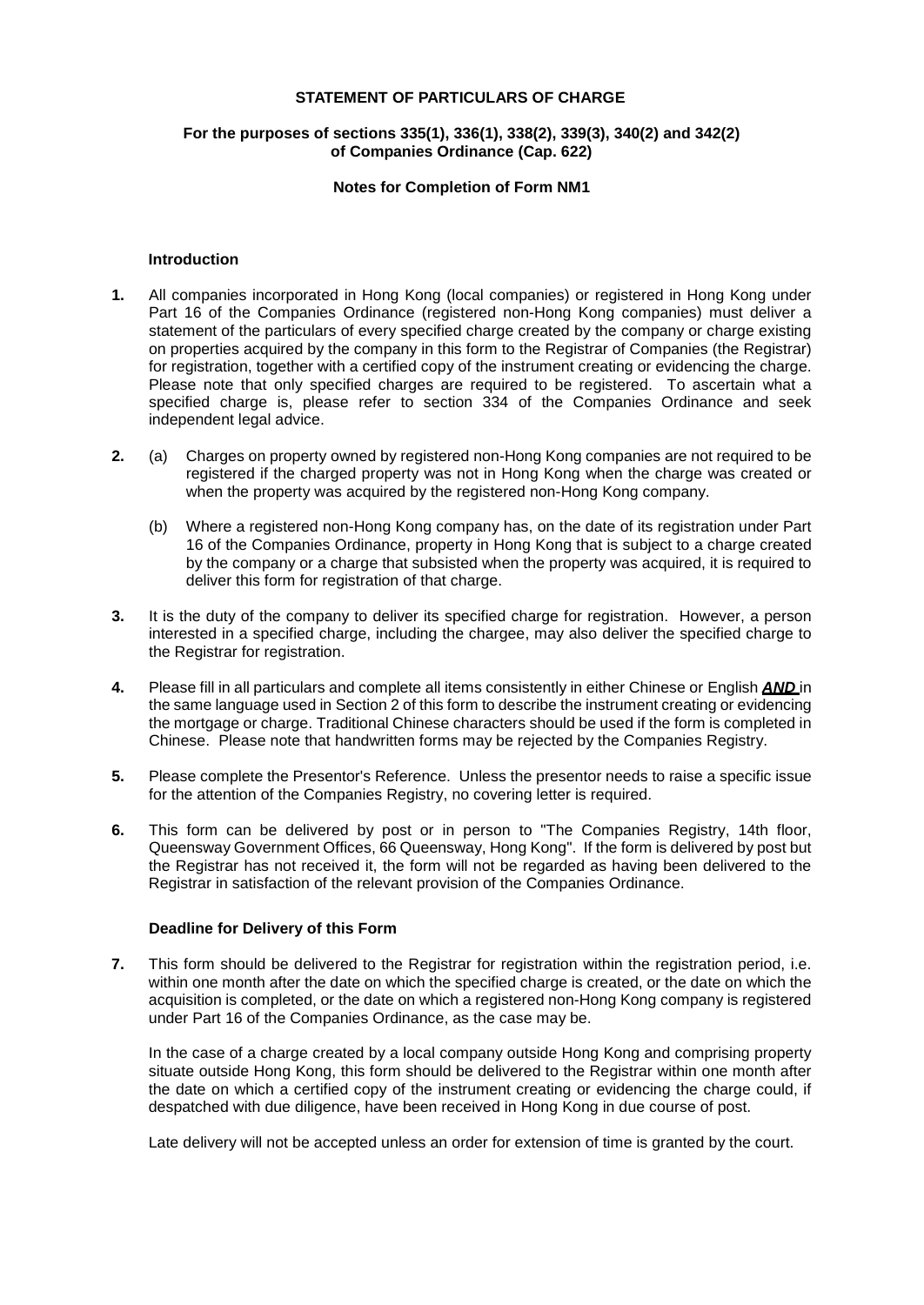### **Fee**

 correct fee will be rejected by the Companies Registry. Please refer to the information pamphlet on 'Price Guide to Main Services' for the correct fee payable. If the fee is paid by cheque, the cheque should be crossed and issued in Hong Kong Dollars payable to 'Companies Registry'. **8.** This form must be delivered with the correct registration fee. A form which is not delivered with the Please do not send cash.

### **Signature**

- **9.** This form may be signed by the mortgagor (i.e. the company itself), the mortgagee or the person interested in the charge in the following manner —
	- (a) When the form is delivered by the company as a mortgagor, the form should be signed by a director or company secretary of the company, or by a person authorized by the company for the purpose.
	- (b) If the mortgagee or the interested person is a natural person, the form should be signed by mortgagee or the interested person for the purpose. the mortgagee or the interested person personally, or by a person authorized by the
	- director or company secretary of the mortgagee or the interested person, or by a person authorized by the mortgagee or the interested person for the purpose.  $\alpha$  If the mortgagee or the interested person is a body corporate, the form should be signed by a

A form which is not properly signed will be rejected by the Companies Registry.

### **Instrument Creating or Evidencing the Charge (Section 2)**

- **10.** Please state the type or nature of the instrument creating or evidencing the charge, such as 'Mortgage', 'Debenture', 'Floating Charge', 'Trust Deed', etc.
- **11.** A certified copy of the instrument creating or evidencing the charge described in this Section must be delivered together with this form for registration. A copy of an instrument in relation to a charge is a certified copy if it is certified as a true copy —
	- (a) by
		- (i) a director or company secretary of the company or registered non-Hong Kong company delivering the copy for registration; or
		- (ii) a person authorized by that company or registered non-Hong Kong company for the purpose; or
	- (b) by
		- (i) any other person interested in the charge; or
		- (ii) in the case of  $-$ 
			- (A) an interested person who is a natural person, a person authorized by the interested person for the purpose; or
			- (B) an interested person that is a body corporate, a person authorized by the interested person for the purpose, or a director or company secretary of the interested person.
- the Registrar instead of the certified copy, the Registrar will not be responsible for any damage to **12.** Please note that only a certified copy of the instrument creating or evidencing the charge is required to be delivered for registration. If the original charge instrument is mistakenly delivered to the original instrument that may result from the document image scanning process or for the safe return of the original charge instrument to the presentor.
- **13.** If the language of the instrument is not in Chinese or English, the presentor is required to deliver, together with the instrument, a certified translation thereof in the language used in completing this form.